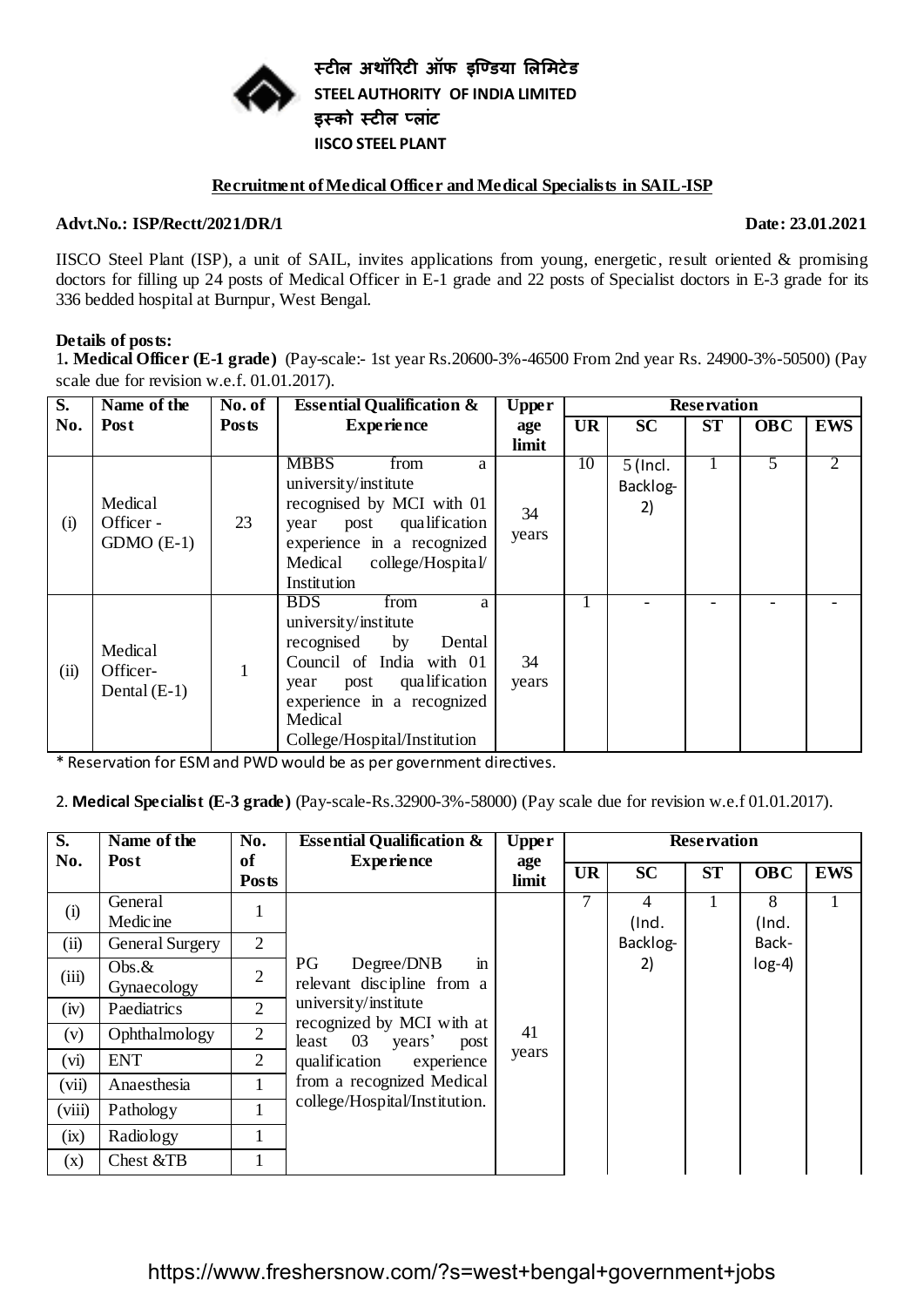| (xi)               | <b>Plastic Surgeon</b>         | $\mathbf{1}$   | Degree/DNB(Plastic<br>PG<br>from<br>Surgery)<br>a<br>university/institute<br>recognized by MCI with at<br>least<br>03<br>years<br>post<br>qualification experience in<br>recognized<br>Medical<br>a<br>college/Hospital/Institution                                                                                                                                     | 41<br>years |   |  |  |
|--------------------|--------------------------------|----------------|-------------------------------------------------------------------------------------------------------------------------------------------------------------------------------------------------------------------------------------------------------------------------------------------------------------------------------------------------------------------------|-------------|---|--|--|
| (xii)              | Public Health                  | $\mathbf{1}$   | MD(PSM/Community<br>Medicine)/ DNB<br>(PSM/Community<br>Medicine) from a<br>university/institute<br>recognized by MCI with at<br>least 03 years post<br>qualification experience in<br>a recognized Medical<br>college/Hospital/Institution                                                                                                                             | 41<br>years |   |  |  |
| (xiii)             | <b>Family Welfare</b><br>& RCH | $\mathbf{1}$   | PG degree in relevant<br>discipline/Obs. & Gyane.<br>from a university/institute<br>recognized by MCI with at<br>least<br>03<br>years<br>post<br>qualification experience in<br>recognized<br>Medical<br>a<br>college/Hospital /Institution                                                                                                                             | 41<br>years |   |  |  |
| (xiv)              | Occupational<br>Health         | $\overline{2}$ | PG degree in Occupational<br>Health or equivalent from a<br>university<br>institute<br>$\sqrt{2}$<br>recognized by MCI with at<br>least<br>03<br>years<br>post<br>qualification experience in<br>recognized<br>Medical<br>a<br>college/Hospital/Institution                                                                                                             | 41<br>years |   |  |  |
| $\left( xy\right)$ | Hospital<br>Administrator      | 1              | MBBS with (PG degree in<br>Hospital<br>Administration<br><b>MBA</b><br>(MHA)<br><b>or</b><br>in<br>Hospital and Health Care<br>Management)<br>from<br>a<br>university/institute<br>recognized by MCI with at<br>least<br>03<br>years<br>post<br>qualification experience in<br>Hospital Administration in<br>recognized<br>Medical<br>a<br>college/Hospital/Institution | 41<br>years |   |  |  |
| (xvi)              | Dental Surgeon                 | 1              | <b>MDS</b><br>from<br>a<br>university/institute<br>recognized by MCI/DCI<br>with at least 03 years post<br>qualification experience in<br>recognized<br>Medical<br>a<br>College/Hospital/Institution                                                                                                                                                                    | 41<br>years | 1 |  |  |

\* Reservation for ESM and PWD would be as per government directives.

*(\*\*)Qualification must be acquired through regular / full time course from University or Institute*  recognized/accredited by Council/Bodies like MCI/DCI/UGC/AICTE. Age, Essential Qualification and Post Qualification Experience shall be considered *as on the closing date of receipt of application.*

https://www.freshersnow.com/?s=west+bengal+government+jobs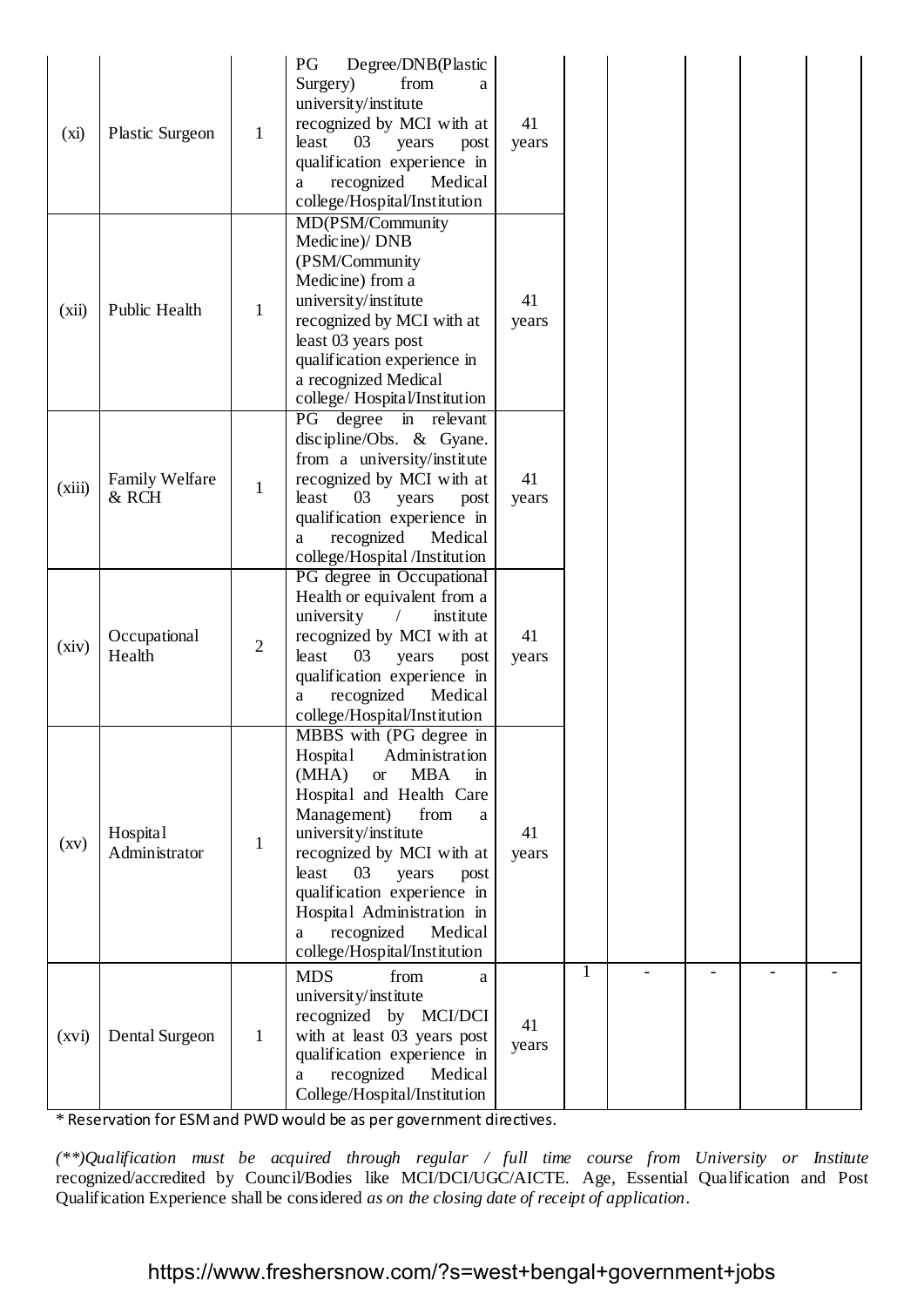# **A. RESERVATION & AGE RELAXATION**:

- (i) The reservation of posts for SC/ST/OBC-NCL/EWS/PwD category will be as per Presidential Directives.
- (ii) The upper age limit is relaxable by 5 years for SC/ST candidates.
- (iii) The upper age limit is relaxable by 3 years for Other Backward Class Non Creamy Layer (OBC-NCL) candidates. OBC-NCL candidates called for interview will be required to produce valid OBC-NCL Certificate issued on or after 01/04/2020 by the Competent Authority. OBC candidates who belong to "Creamy Layer" are not entitled for OBC concession and such candidates should indicate their category as "Unreserved".
- (iv) Economically Weaker Section (EWS) candidates called for interview will be required to produce valid Income and Assets Certificate issued on or after 01/04/2020 by the Competent Authority.
- (v) In the case of Persons with Disability (PwD), upper age limit is relaxable by 10 years for Unreserved /EWS, 15 years for SC/ST and 13 years for OBC-NCL candidates. Orthopaedically Handicapped candidates with One Leg affected **OR** One Arm affected **OR** Both One Leg & One Arm affected and having disability of 40% or more shall only be considered. PwD candidates called for interview will be required to produce valid disability certificate issued by the Medical Board duly constituted as per Govt. guidelines. They have to satisfy the relaxed Physical Standards required for the posts.
- (vi) In case of Ex-Servicemen (ESM), upper age limit is relaxable as per Government directives.
- (vii) For Departmental candidates (employees of SAIL), the upper age limit shall be 45 years for the post of Medical Officer (E-1) irrespective of the caste/category of the candidates. The term departmental candidates means those candidates who are currently working with SAIL as permanent employee and not wards of SAIL employees or those on contractual engagement at any SAIL Plant/ Unit.
- (viii) SC/ST/OBC-NCL/EWS candidates claiming benefit of reservation should produce valid Caste/Category Certificates in the format for appointment to posts under Government of India / Central Government / Public Sector Undertaking (format available in SAIL's website [www.sail.co.in\)](http://www.sail.co.in/) issued by a Revenue Officer not below the rank of Tehsildar at the time of interview.
- (ix) If the SC/ST/OBC-NCL/EWS/PWD certificate has been issued in a language other than English/ Hindi, the candidates will be required to produce a self-certified translated copy of the same either in English or inHindi.
- **B. MEDICAL STANDARDS:** Candidates should be of sound physique, free from any physical defect. Medical standards stipulate minimum requirements of Weight 45 kg, Height 150 cm. Suitable relaxation in height and weight will be given to female candidates.

**Note:** The medical standards indicated above are minimum pre-requisites. However, appointment of selected candidates will be subject to their passing the Company's Medical Examination as per standards laid down under SAIL's Medical & Health Manual.

# **C. MODE OF SELECTION:**

- (i) Eligible candidates will be required to appear for interview for the posts of Medical Specialist (E-3).
- (ii) Candidates eligible for consideration for the post of Medical Officer (E-1) will also be required to appear for Written Test / Computer Based Test (CBT) in English and only those candidates who qualify in the written test/ CBT shall be called for the personal interview on the appointed date to be intimated in due course of time. In case the number of candidates is insufficient as per the company's policy, the candidates may be required to appear for the interview directly without going through the written test/ CBT.
- (iii) The information regarding the test centres/written Test/CBT/Interview will be uploaded on the career section of SAIL website and candidates will also be intimated through e-mail.
- (iv) No request for change of examination centre will be entertained. But, ISP/SAIL reserves the right to cancel or add any centre. Candidates, who qualify in the Written Test/CBT, will be shortlisted for Interview in order of merit, in the ratio of 1:3.
- **D. PROBATION:** The selected candidates will be placed on probation for a period of one year.
- **E. EMOLUMENTS:** The Medical Officer-GDMO/Medical Officer-Dental in E-1 grade will be placed in the pay scale of Rs.20,600-3%-46500/-. On successful completion of one year probation, they will be placed in the pay scale of Rs.24,900-3%-50,500/.

The Medical Specialist in E-3 grade will be placed in the pay scale of Rs.32,900- 3%-58,000/- **Note: (Pay scale due for revision w.e.f 01.01.2017).**

In addition to Basic Pay and Industrial Dearness Allowance, candidates for the above posts shall also be entitled to get Perquisites under Cafeteria approach (44% of basic pay), Non-Practicing Allowance (NPA) and benefits such as Contributory PF, Gratuity, Free medical treatment for self & entitled family members, subsidized accommodation as per availability, PRP etc. as per rules of the company in vogue**.**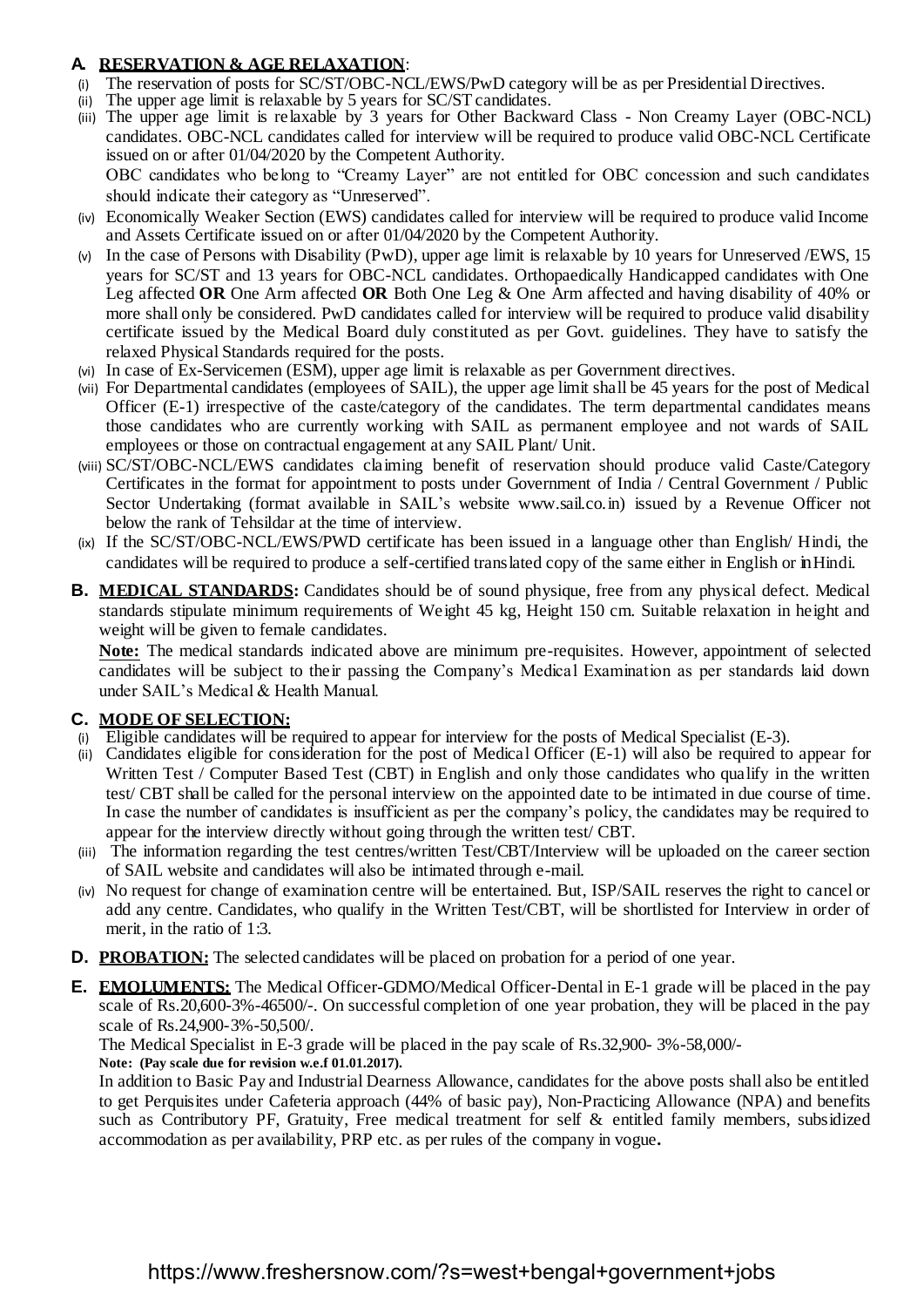# **F. APPLICATION FEE:**

| Post                                  | Category   | Application fee |
|---------------------------------------|------------|-----------------|
| Medical Specialist/Medical<br>Officer | UR/OBC/EWS | Rs. 500.00      |

**No application fee will be charged from SC/ST/PWD/ESM or Departmental candidates.**

# **G. MODE OF PAYMENT:**

State Bank of India (SBI) has been authorized to collect the application fee through SB Collect on behalf of SAIL/ISP. Candidates will be required to pay Application/Processing Fee through Net Banking or Credit / Debit Card after filling the required details. Fee shall not be collected by any other mode. Fee once paid shall not be refunded under any circumstances.

*Following steps to be followed for payment of Application Fee:*

- (i) Go to SBI website ["www.onlinesbi.com"](http://www.onlinesbi.com/) and on the home page click "SB Collect" menu
- (ii) In the next screen of "DISCLAIMER CLAUSE" click the check box for acceptance of terms & conditions and click "PROCEED".
- (iii) In the next screen select the "State of Corporate / Institution" as "West Bengal" and "Type of Corporate / Institution" as "INDUSTRY" and click "GO".
- (iv) In the next screen select "Industry Name" as "STEEL AUTHORITY OF INDIA LIMITED and click "SUBMIT".
- (v) In the next screen select the option "Select Payment Category" as "SAIL, ISP DOCTORS RECRUITMENT". Fill the required fields like Post applied for, Name of the Candidate, Date of Birth, Name of Father, E-mail id, Mobile Number (10 digit only) and Application/Processing Fee on the payment portal. Ensure that the same E-mail ID and Mobile Number are declared in the specified field of Application Form.
	- Next Screen All filled-in details of the candidate are displayed. Ensure that all the details are filled properly while making payment. Please check / verify the data on this screen and then proceed to the payment screen. SAIL or SBI will not be responsible, in case a candidate deposits the fee against a different account.
	- Submit the payment through Net Banking / Credit Card / Debit Card.
	- Candidate will have to bear the bank charges, if any, in addition to the application fee.
	- On successful payment, the candidate is required to **print the e-receipt for enclosing with Application form** and for future reference.

# **H. HOW TO APPLY:**

(i) Eligible candidates are required to send duly filled-in and signed application form (Annexure-A: Format of application) with recent identifiable color photograph (same photograph should be affixed for the entire selection process whenever required) pasted on it along with the following **self-attested** documents by Speed post/ registered Post/ Courier addressed to General Manager (Personnel-CF), SAIL-IISCO Steel Plant, 7, The Ridge, P.O. Burnpur-713325, West Bengal so as to reach the addressee latest by **01st March, 2021**:

| <b>Sl. No.</b> | <b>Documents</b>                                                                                |
|----------------|-------------------------------------------------------------------------------------------------|
|                | Proof of Date of Birth (Class X pass certificate from recognized Board/Council).                |
|                |                                                                                                 |
|                | Caste/Category Certificate, wherever applicable.                                                |
|                | MBBS/BDS Certificate (as applicable) for Medical Officer – GDMO/Dental                          |
|                | <b>OR</b>                                                                                       |
|                | $MBBS/ BDS +$ relevant PG qualification certificate (as applicable) for Medical Specialist/     |
|                | Hospital Administrator/ Dental Surgeon                                                          |
| 4              | Experience certificate(s), showing required post qualification experience from the employer(s). |
|                | Registration Certificate of MCI/DCI.                                                            |
| 6              | Aadhar Card/PAN Card/Voters' ID card                                                            |
|                | E-receipt for payment of Application fees.                                                      |

Candidates are advised to check their mail frequently, as communication with the candidates including schedule of Written Test /CBT/interview etc. will be intimated throughemail only.

(ii) Before applying, the candidates should ensure that they fulfill all the eligibility norms. Their application in

# https://www.freshersnow.com/?s=west+bengal+government+jobs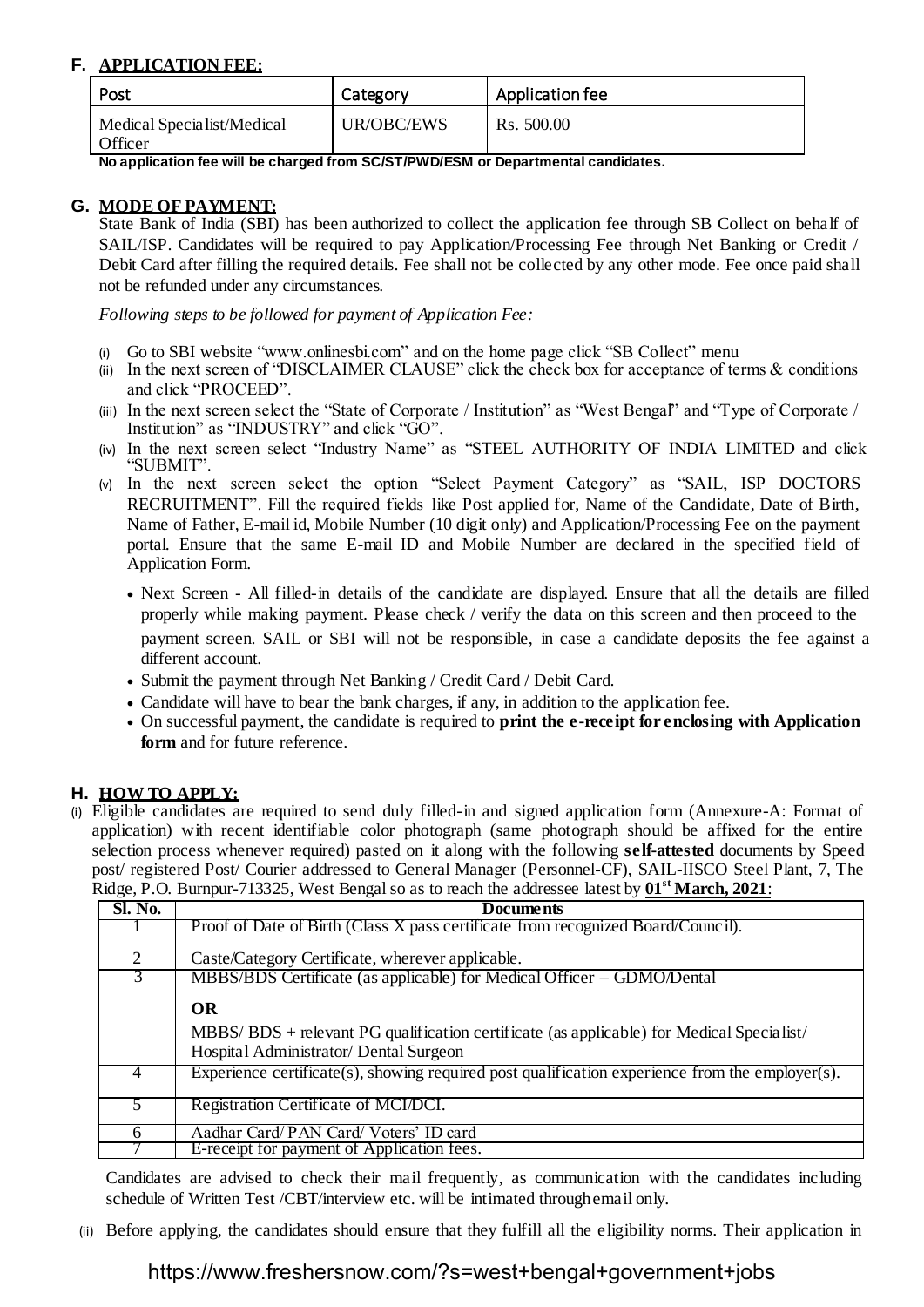SAIL will be provisional till their eligibility is verified with the original copies of the said documents at the appropriate time.

- (iii) Candidate must write his/her name as it appears in the Matriculation/Secondary certificate or equivalent examination. In case of change of name at a later stage, necessary documentary proof to be produced at the time of interview.
- (iv) Category (General/SC/ST/OBC-NCL/EWS/PWD/ESM) once declared in the application cannot be changed and no benefit of other caste/category will be subsequently admissible.
- (v) Incomplete application, illegible application, application without photograph  $\&$  signature / application without application fee/ application not fulfilling the eligibility criteria will be summarily rejected. No communication in this regard will be entertained from the applicant. The decision of SAIL, ISP in all matters relating to eligibility, acceptance/ rejection of the application, issue of call letter/admit card will be final and binding on the candidates and no enquiry or correspondence will be entertained in this connection.

## **I. GENERAL:**

- Candidate must be an Indian national.
- (ii) Minimum age of employment on regular basis in SAIL is 18 years.
- (iii) Candidates not fulfilling the requirements specified in this advertisement need not apply.
- (iv) Candidates possessing the requisite qualification through Distance Mode/Correspondence Course/Off Campus are not eligible to apply.
- (v) Candidates employed in Govt. Departments / PSUs / Autonomous Bodies shall have to route their applications through their employer or produce NOC from the employer at the time of interview. In case of selection, candidates will be required to produce proper discharge certificate from the employer at the time of taking up the appointment.
- (vi) PAYMENT OF TRAVELLING EXPENSES:
	- a) No Travelling Expenses would be payable to candidates called for Written Test / CBT and Medical Examination.
	- b) Outstation candidates attending the Interview will be reimbursed single to and fro AC-3 Tier Rail fare / Bus fare along with reservation and Tatkal booking charges (if any), from the place of correspondence to the place of Interview by the shortest route, on production of original ticket(s), provided the distance covered by rail or road is more than 30 kilometers eachway.
- (vii) SAIL, ISP reserves the right to reject any application or cancel the candidature or the whole process of Written Test / CBT / Interview, without assigning any reason thereof and no enquiry or correspondence will be entertained in this connection.
- (viii)Candidature of a applicant is liable to be rejected at any stage of recruitment process or even on / after joining, if any information provided by the candidate is found to be false or not in conformity with the eligibilitycriteria.
- (ix) Candidates will be considered for being called for the Written Test / CBT / Interview based on the information provided by them in their applications. As Date, Time & Place of Written Test / CBT / Interview will be intimated to eligible / short-listed candidates through email, candidates should ensure that information provided in the application are clear and legible, especially name, address, email id, phone number in block letters and not in running handwriting.
- (x) E-mail ID & Mobile Number, provided by the candidate in the Application form should remain valid till completion of the entire selection process.
- (xi) Applications received after closing date i.e. 01/03/2021 will not be considered. SAIL/ISP will not be responsible for loss of application in transit / delay / wrong delivery / non-delivery of communication at any stage of recruitment process.
- (xii) Ex-Serviceman candidates are required to produce Civil Equivalence certificate of his/her qualification from the competent authority at the time of interview.
- (xiii) Posts advertised are tentative. SAIL, ISP reserves the right to cancel / restrict / modify / alter the requirements advertised, if the need so arises, without issuing any further notice or assigning any reason thereto; in which case ISP will not be liable to compensate the applicant for the consequential damages.
- (xiv) The advertisement along with Application Form (Annexure-A) is available on SAIL websit[e www.sail.co.in](http://www.sail.co.in/) at the link "Careers" with url as [https://www.sailcareers.com/. A](http://sailcareers.com/)ny subsequent change, if made in the employment notice, shall be communicated through email. Candidates are advised to keep themselves updated of the changes, if any.
- (xv) Candidates should retain the copy of E-receipt of Application Fee as they can be asked to produce it for future reference.
- (xvi) Court of jurisdiction for any dispute will be at Asansol. \*\*\*\*\*\*\*\*\*\*\*\*\*\*\*\*\*\*\*\*\*\*\*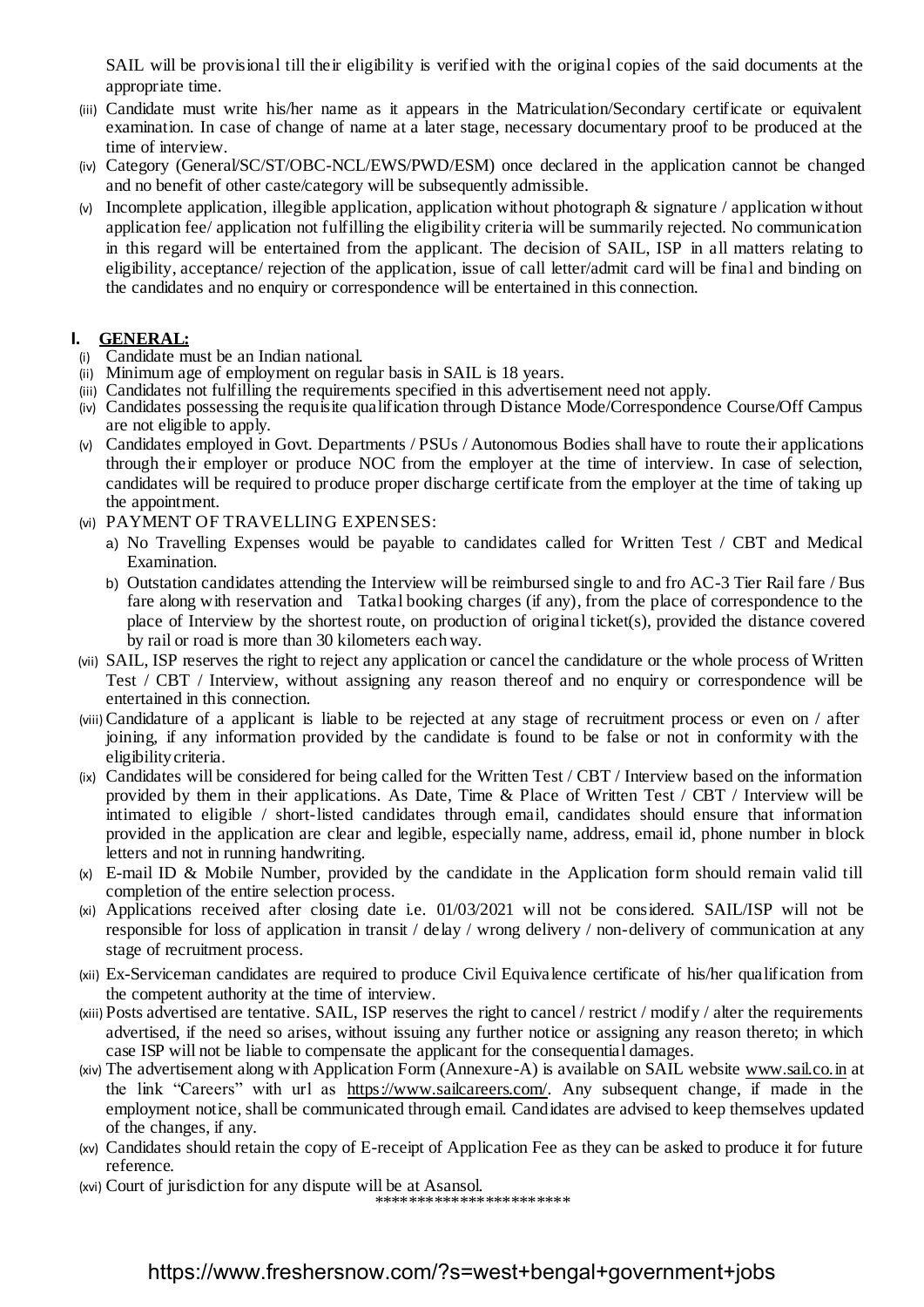

**स्टील अथॉरिटी ऑफ इण्डिया लललिटेि STEEL AUTHORITY OF INDIA LIMITED इस्को स्टील पलाांट IISCO STEEL PLANT**

|      |                                    |                    | <b>APPLICATION FOR RECRUITMENT OF MEDICAL OFFICER/MEDICAL SPECIALIST</b><br>AGAINST ADVT. NO. ISP/Rectt/2021/DR/1 Dt. 23/01/2021 |
|------|------------------------------------|--------------------|----------------------------------------------------------------------------------------------------------------------------------|
|      |                                    |                    | (TO BE FILLED IN ENGLISH CAPITAL LETTERS ONLY)                                                                                   |
| (2)  | Name in Full                       |                    | Paste your recent<br>passport size                                                                                               |
|      | (3) Father's Name                  |                    | colour photograph<br>duly signed across                                                                                          |
|      |                                    |                    | (4) Date of Birth $\cdots$ $\cdots$ $\cdots$ $\cdots$ $\cdots$ $\cdots$ $\cdots$ (5) Gender : $\cdots$ $\cdots$ $\cdots$         |
|      | SC                                 | OBC<br><b>ST</b>   | (6) Caste/Category [Put tick mark $(\sqrt{})$ in one appropriate box only]<br>EWS<br>GEN<br>PWD<br>ESM                           |
|      |                                    |                    |                                                                                                                                  |
| (10) |                                    |                    |                                                                                                                                  |
| (12) | Correspondence                     |                    | (13)<br>Permanent Address:                                                                                                       |
|      | PIN                                | State              | PIN:<br>State:                                                                                                                   |
| (14) | <b>Educational Qualifications:</b> |                    |                                                                                                                                  |
|      | Qualification                      | Specializatio<br>n | Year of Passing<br>Name of the Board/Council/University                                                                          |
|      | <b>MATRIC/</b>                     |                    |                                                                                                                                  |

| <b>SECONDARY</b>              |  |  |
|-------------------------------|--|--|
| MBBS/BDS                      |  |  |
| MD/MS/DNB/<br><b>MHA/ MBA</b> |  |  |

(15) Experience:

| Name of the Employer | From | <b>TT</b><br>ΙU | <b>Total Period</b> | Reason for leaving |
|----------------------|------|-----------------|---------------------|--------------------|
|                      |      |                 |                     |                    |
|                      |      |                 |                     |                    |

- (16) Date of Completion of Internship: …………………………………………………..
- (17) Medical / Dental Council Registration No. : ………………………...… Date: ……………………

State : …………………………………………… Valid upto : ……………………………………….

(18) Aadhar Number :………………………………………………………………

(19) SB Collect Ref. No. …………………………………..………..……… Date :

…………………………..…………

https://www.freshersnow.com/?s=west+bengal+government+jobs